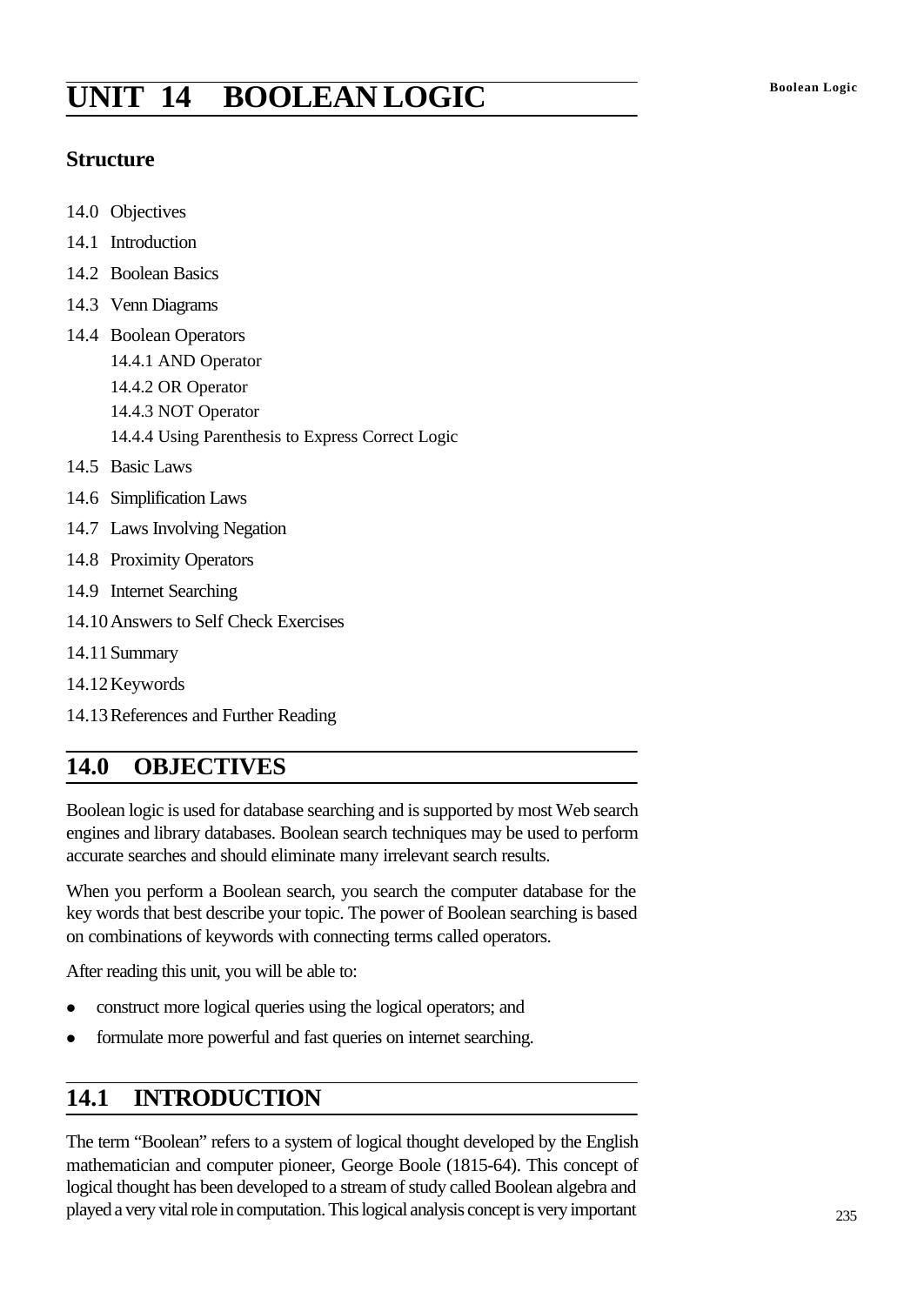in searching methods also in-material of the search domain. However this unit is discussing the topic only in relation to DBMS and to semi-structured documents in Internet.

# **14.2 BOOLEAN BASICS**

In computer operation with binary values, Boolean logic can be used to describe electro magnetically charged memory locations or circuit states that are either charged (1 or true) or not charged (0 or false). The Boolean logic may be explained using logical gates. The basic logic gates comprise AND, OR and NOT. Each gate assesses various information consisting of high or low voltages in accordance with predetermined rules, and produces a single high or low voltage logical conclusion. The voltage itself represents the binary yes-no, true-false, one-zero concept.

When the selecting criteria become complex and include more conditions, the Boolean algebra is used to evaluate the query in DBMS. The clauses or conditions are connected with these Boolean operators (AND, OR, NOT). Each individual clause is evaluated as True or false, then the operators are applied to evaluate the whole condition.

# **14.3 VENN DIAGRAMS**

Boolean concepts are often explained with Venn diagrams, which are generally used to explain the set operations. The Venn diagram shows the search area. In Venn diagram a circle with a word shows the subset of the search area that contains the word written inside it. The overlap of the circles represents the common area of the subsets. For further explanation of our boolean operators the Venn diagram are used.

# **14.4 BOOLEAN OPERATORS**

#### **14.4.1 AND Operator**

AND gates will only yield a TRUE result (that is, a 1)  $\Omega$ . binary AND<sub>2</sub> if all input is TRUE. Therefore, the top two gates 'n. willproduce a FALSE (binary 0) result.

| <b>Truth Table for P AND Q</b> |       |         |  |
|--------------------------------|-------|---------|--|
| P                              | Q     | P AND Q |  |
| False                          | False | False   |  |
| False                          | True  | False   |  |
| True                           | False | False   |  |
| True                           | True  | True    |  |

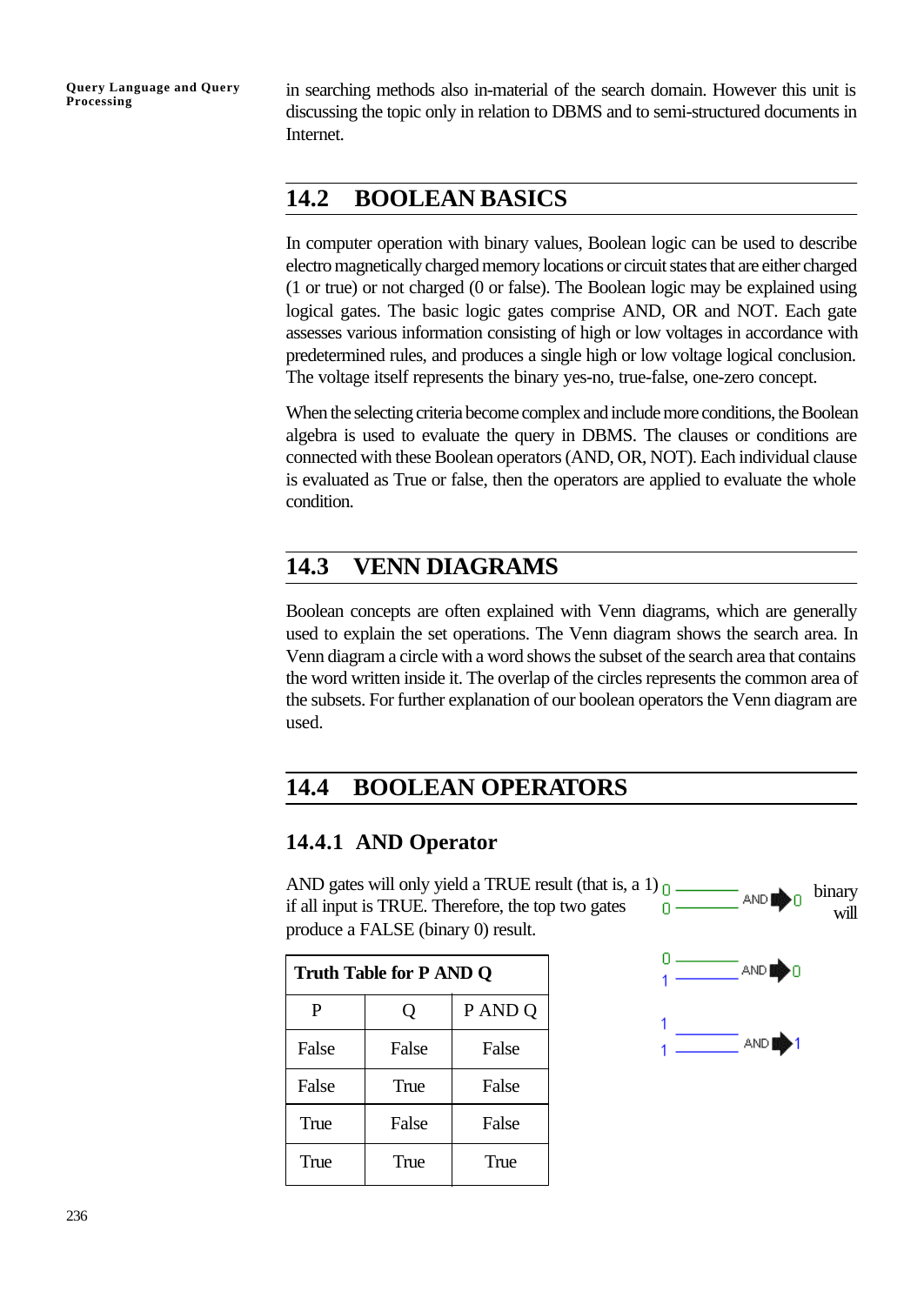| <b>Truth Table for AND</b> |       |       |
|----------------------------|-------|-------|
| <b>AND</b>                 | False | True  |
| False                      | False | False |
| True                       | False | True  |

**AND - All terms are present**

AND means only the data that contain all conditions. A condition consisting of two clauses connected by an AND can be true only if both the clauses are true.

Example:

- 1. See the Venn diagrams for Library AND Computer Fig 3.1(a)
- 2. See fig 3.1(b)



**Fig. 3.1 (a) : Librari and Computer**

### **14.4.2 OR Operator**



An OR gate will send a TRUE result if any of its inputs is TRUE. Only, if every input is FALSE will it produce a 0 result.



OR - Anyone of the terms are present

A statement that consists of two clauses connected by OR is true as long as at least one of the two conditions is true.

Example:

- 1) See the Venn diagrams for Library OR Computer
- 2) See fig 3.2(b)

| <b>Truth Table for OR</b> |       |      |   |
|---------------------------|-------|------|---|
| <b>OR</b>                 | False | True |   |
| False                     | False | True | B |
| True                      | True  | True |   |

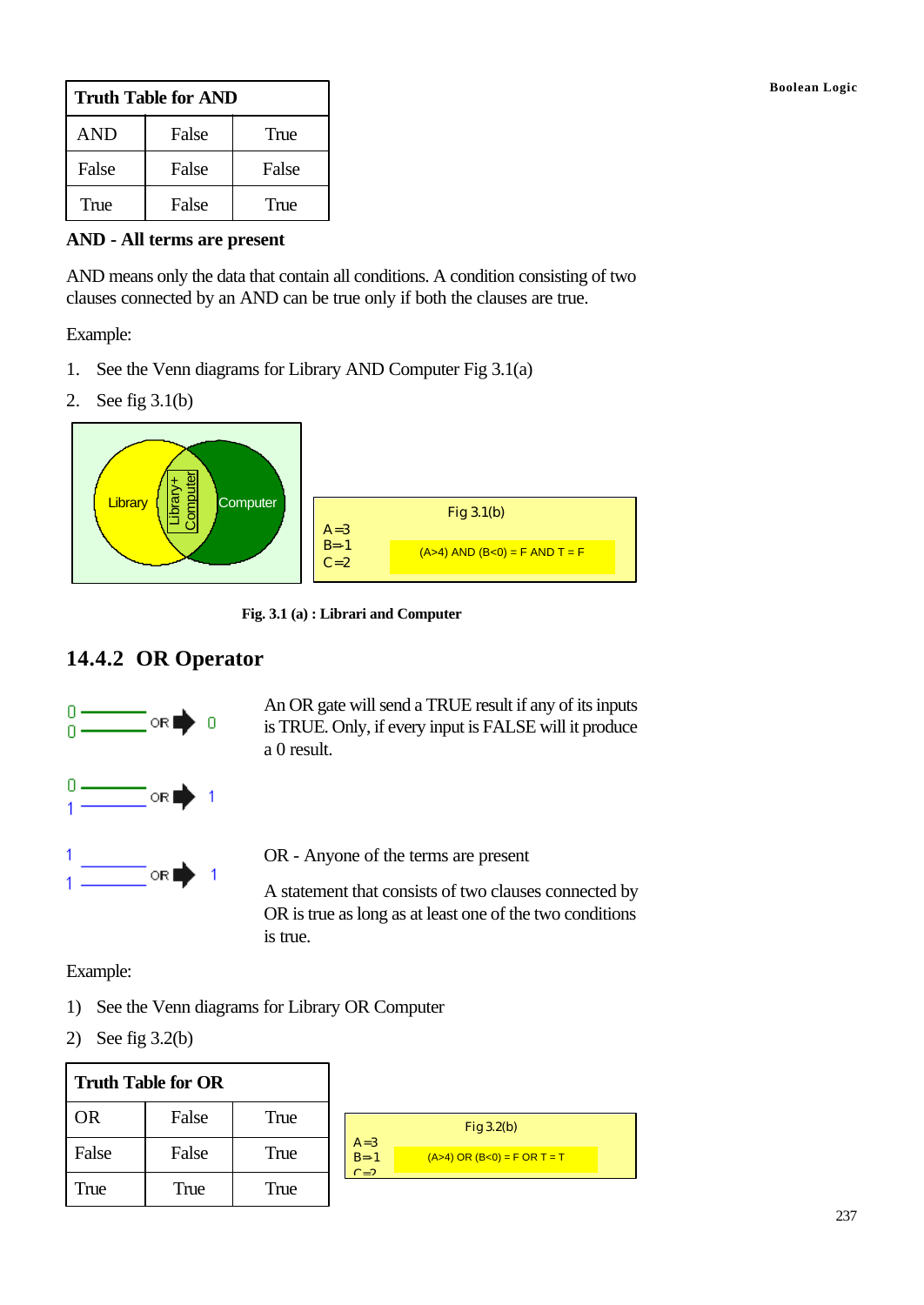**Query Language and Query**

| Query Language and Query<br>Processing | <b>Truth Table for P OR Q</b> |       |        |  |
|----------------------------------------|-------------------------------|-------|--------|--|
|                                        | P                             |       | P OR Q |  |
|                                        | False                         | False | False  |  |
|                                        | False                         | True  | True   |  |
|                                        | True                          | False | True   |  |
|                                        | True                          | True  | True   |  |



#### **14.4.3 NOT Operator**



NOT gates, on the other hand, do just one thing. A NOT gate accepts only a single input, either TRUE or FALSE, which it promptly reverses the value. NOT gates can be combined with AND or OR to give NAND (not and) or NOR (not or) gates. These new gates process input in the usual manner and then reverse the result.

By adjusting the gates, binary adders can be used not only for addition, but for subtraction, multiplication and division as well, enabling them to control the computer's data flow and process instructions

| Truth table for NOT |       |  | <b>Truth tal</b> |
|---------------------|-------|--|------------------|
| <b>NOT</b>          |       |  | P                |
| False               | True  |  | False            |
| True                | False |  | True             |





# **14.4.4 Using Parentheses to Express Correct Search Logic**

The basic logical operators/gates are explained both by using Venn diagram and logical gates. A complex condition arises when the overall condition contains both AND operators and OR operators. In this situation the resulting truth value depends on the order in which the clauses are evaluated. If we combine these operators in a query, the query is evaluated from left to right in the order of precedence of Boolean operators, i.e., NOT, AND, OR.

That means, an AND operation will be performed before an OR operation if both operations are included in a query. We can use parentheses to specify the desired order for overriding the priority of search operators. As in the case of algebra, expressions in the innermost parentheses are always evaluated first.

Example:

1) Library OR (Computer AND Network)

The statement in parentheses - (Computer AND Network) - is processed first. Then Library OR the result is added to the query.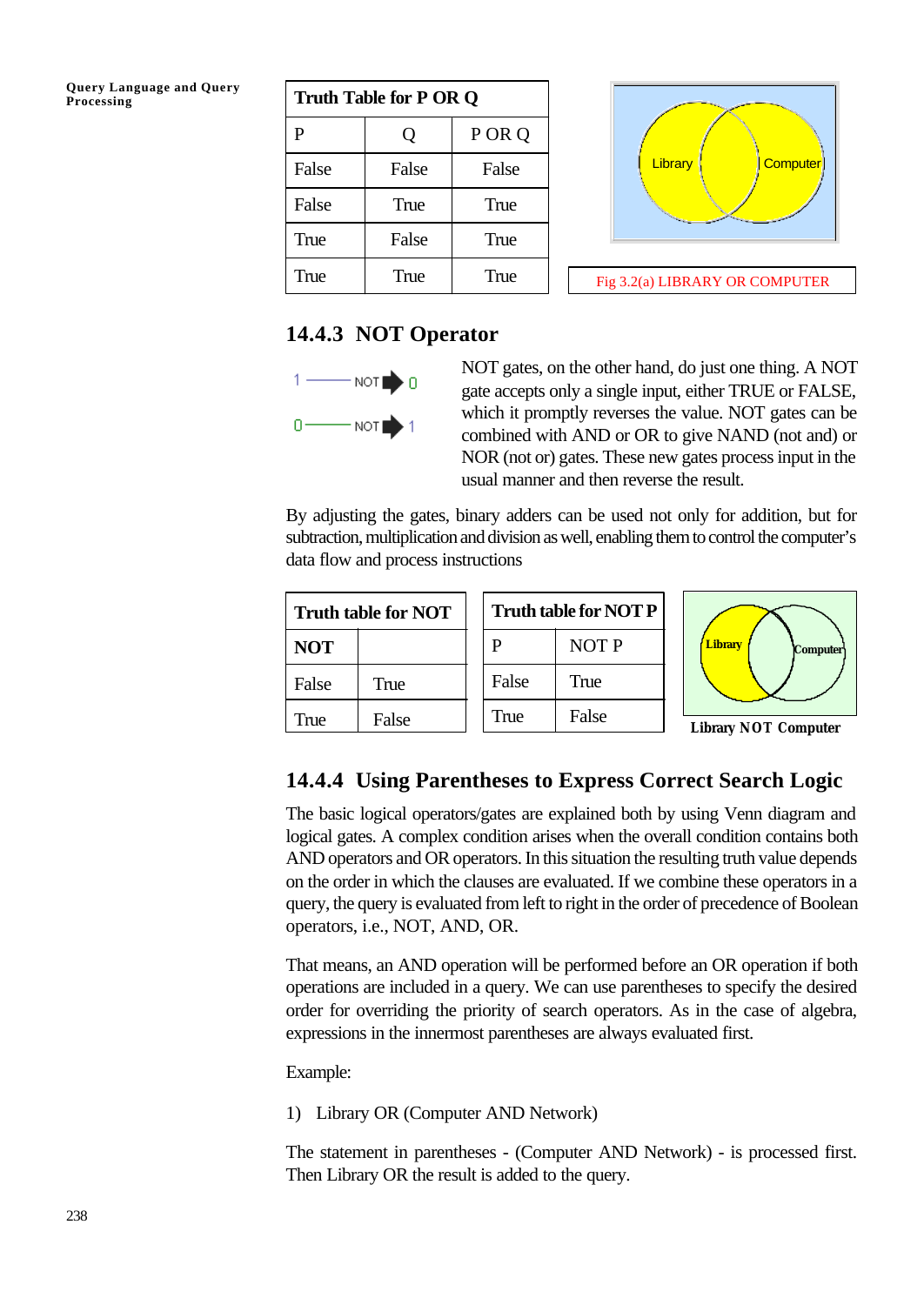**Boolean Logic**



**Library OR Computer AND Network**

2) (Library OR Computer) AND Network

The statement in parentheses - 'Library OR Computer' - is processed first. Then AND Network is added to the query.



**(Library OR Computer) AND Network**

3) (Library OR computer) NOT Network. The statement in parentheses - (Library OR Computer) - is processed first.



**(Library OR Computer) NOT Network**

4) See FIG 3.3 (b)

|                            | Fig $3.3$ (b)                                                                 |
|----------------------------|-------------------------------------------------------------------------------|
| $A=3$<br>$B = -1$<br>$C=2$ | $(A>4)$ AND $(B<0)$ OR $(C>1)$<br>$=$ F AND T OR T<br>$=$ F OR T<br>$=$ T     |
|                            | $(A>4)$ AND $((B<0)$ OR $(C>1)$ )<br>$=$ F AND (T OR T)<br>$=$ F AND T<br>– F |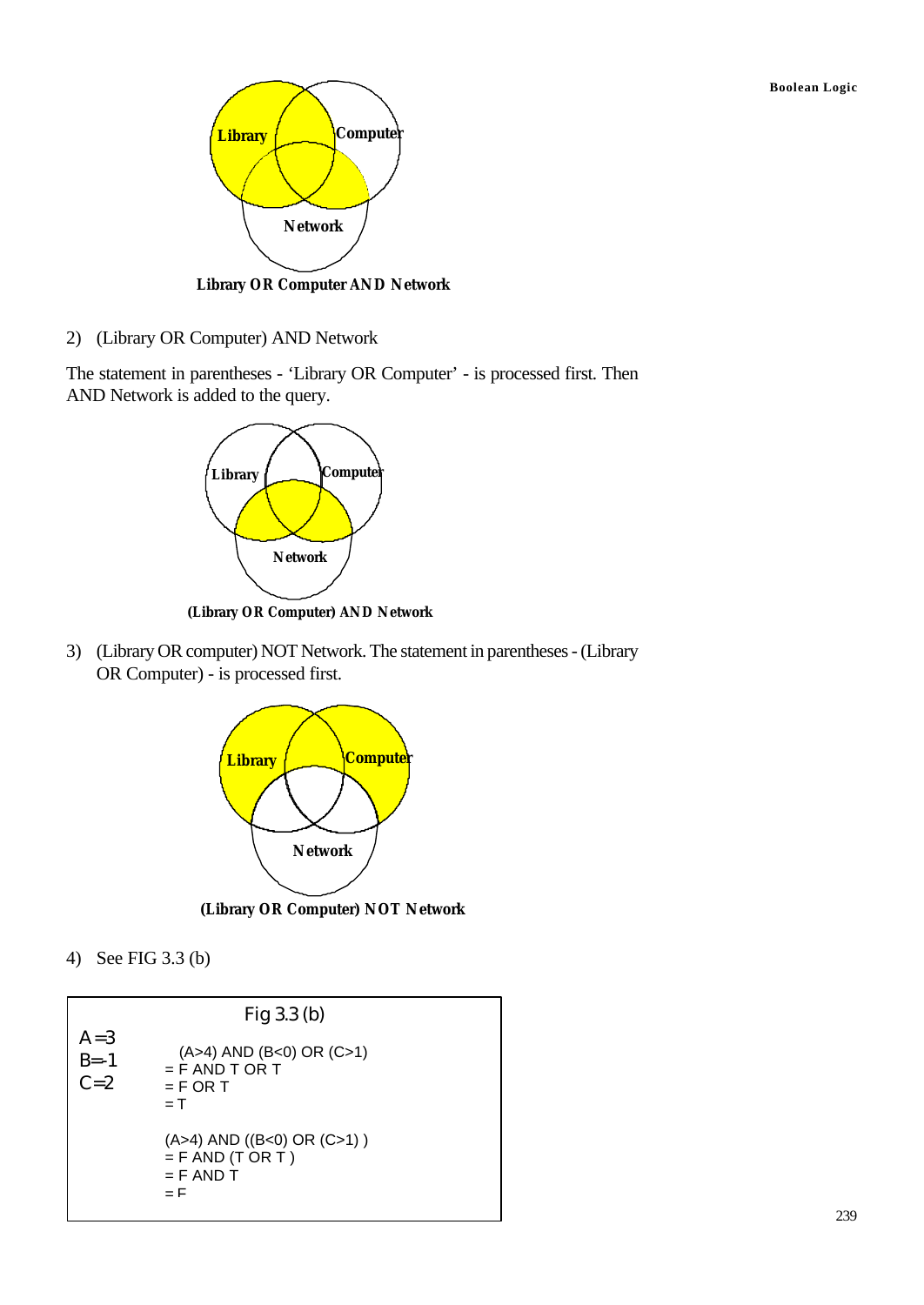#### **Processing 14.5 BASIC LAWS**

- Commutative Laws
	- $-$  (  $p$  AND  $q$  ) = (  $q$  AND  $p$  )
	- $-$  ( p OR q ) = ( q OR p )
	- $(p = q) = (q = p)$
- Associative Laws (not for combinations of AND  $\&$  OR)
	- $-$  p AND (q AND r ) = (p AND q ) AND r = p AND q AND r
	- $-$  p OR ( q OR r ) = ( p OR q ) OR r = p OR q OR r
- Distributive Laws
	- $-$  p OR (q AND r ) = (p OR q ) AND (p OR r )
	- $-$  p AND (q OR r ) = (p AND q ) OR (p AND r )

# **14.6 SIMPLIFICATION LAWS**

- $\bullet$  OR -simplification
	- $-$  p OR TRUE = TRUE
	- $-$  p OR FALSE = p
	- $p$  OR  $p = p$
	- $-$  p OR ( p AND q ) = p
- AND-simplification
	- $-$  p AND TRUE = p
	- $-$  p AND FALSE = FALSE
	- $p$  AND  $p = p$
	- $-$  p AND (p OR q) = p

#### **14.7 LAWS INVOLVING NEGATION**

- Law of Negation:  $\sim$  ( $\sim$ p) = p
- Law of the Excluded Middle:  $p$  OR  $\sim p = TRUE$
- Law of Contradiction:  $p$  AND  $\neg p = FALSE$
- De Morgan's Laws
	- $-$  ~ (p AND q) = ~p OR ~q
	- $-$  ~ (p OR q) = ~p AND ~q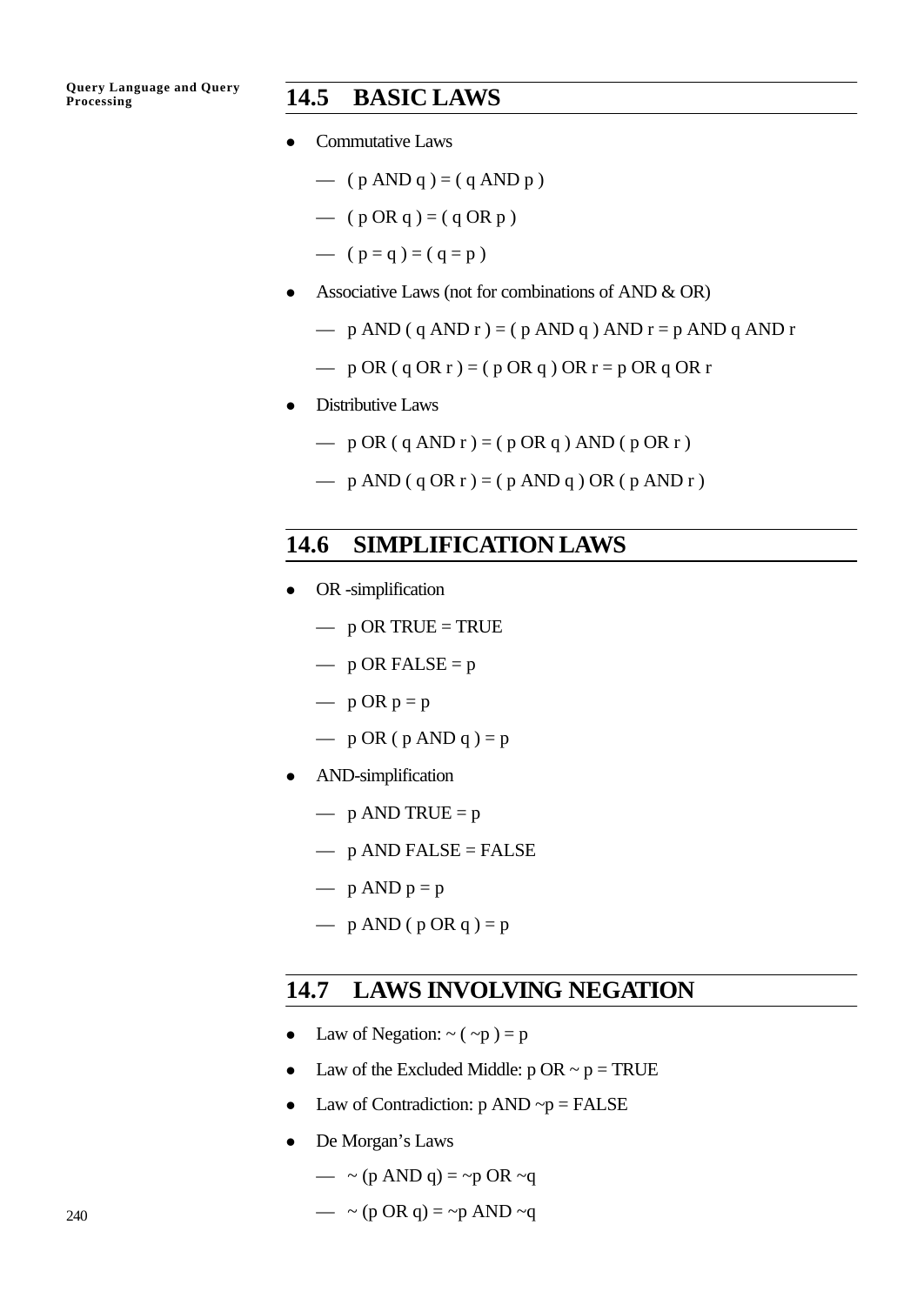# **Boolean Logic 14.8 PROXIMITY OPERATORS**

Many library databases and Internet search engines also support variations on the basic Boolean operators, known as **proximity operators.** Proximity, or positional operators are not really part of Boolean logic, but they serve a similar function in formulating search statements. These include ADJACENT, WITHIN, FOLLOWED BY and NEAR. ADJACENT and WITH require that the words appear next to each other, NEAR requires that the search terms appear in close proximity and FOLLOWED BY requires that one term follow another.

**•** Within. The Within proximity operator, w/n, works with two query expressions--one preceding and the other following the operator--and determines if the two expressions appear within a number or n words of one another in the database, in the order that they appear in the query. For example, the query **truth w/3 beauty** will retrieve works containing truth within three words of beauty excluding stopwords. So, while five words intercede between the phrase truth and beauty in the phrase: **truth of much and most rare beauty** it would still appear in a search because the stopwords of and and do not count.

The Within operator is unidirectional, from left to right. It will match only those where the order of appearance of terms in query also matches.

The number that you designate with the within operator may immediately follow w/ or may be separated from the w/ with a blank. If w/ is not followed by a number, it will be treated as a query term, not as an operator.

**• Adjacency.** The adjacency operator, ADJ, is equivalent to the Within proximity operator with a defined range of one (w/1). Like within, ADJ locates a term or terms within a given range of another term or terms. Stopwords that appear between the two expressions used with the ADJ operator, moreover, do not count; for example, the query **city adj lights** would retrieve documents containing the string **city lights** as well as documents containing the string **city of lights.** Also similar to the Within operator, adjacency works with multi- as well as single-word expressions. Parentheses may be used to set off multiple-word expressions.

The ADJ operator is unidirectional, from left to right. Given the query **city adj lights,** the adjacency operator would retrieve only those documents in which **lights** occurs after **city**. Occurrences of **city** after **lights** would not be considered hits. Use the NEAR operator to search for occurances of bidirectional adjacency.

• NEAR. The NEAR proximity operator, near/n, acts on two query expressions--one preceding and the other following it--and determines if the two expressions appear within n words of one another in the database. The difference between NEAR and Within is that *NEAR is bidirectional:* the queries on either side of the near/n operator may appear in any order in the database to match the near query. For example, the query *books near/5 wisdom* will produce works containing both terms within five words of one another--excluding stopwords- -without distinguishing which comes first. The NEAR operator works on multias well as single-word expressions. Parentheses may be used to set off multipleword expressions.

The number designated with the NEAR operator may immediately follow near/ or may be separated from near with a blank. Note that the number is optional, but if you omit n, you must omit the slash as well, and the program will use a default value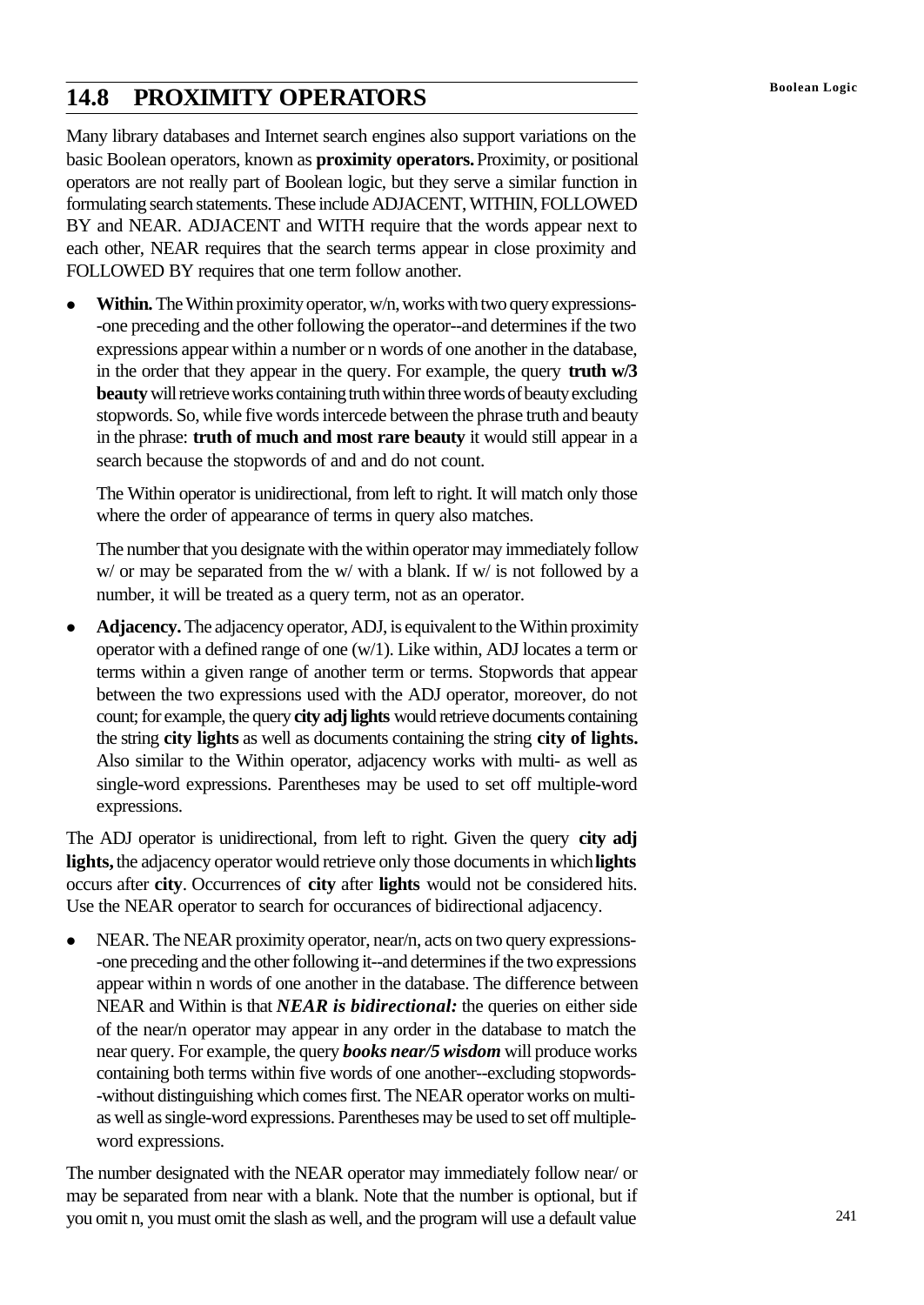**Query Language and Query Processing**

of one. Therefore, the operator will function as bidirectional adjacency; for example, the query **purple near heart** would return the same results as **purple near/l heart.**

The tolerance of NEAR varies by search engine with a range 9 to 15 words being typical.

### **14.9 INTERNET SEARCHING**

The search strategy to be followed in internet is also varies as, it is a semi-structured collection of documents. It may be worth to mention some of them.

- In Internet multiple consecutive words are treated as a phrase
- $\bullet$  The words in the exception list is used for searching, such as a, an, the etc.
- Punctuation marks such as the period  $(.)$ , colon  $(:)$ , semicolon  $(:)$ , and comma (,) are ignored during a search.
- To search for a word or phrase containing quotation marks, enclose the entire phrase in quotation marks and then double the quotation marks around the word or words you want to surround with quotes. For example, "World Wide Web or "Web" searches for World Wide Web or "Web".
- Another useful search parameter that may be used with some search engines and databases is truncation. Truncation allows the searcher to insert a truncation symbol, usually an \* or ? For example, the search term teen\* will locate the terms teens, teenagers, and teenaged. Some search engines automatically truncate your search terms to find plural, -ing, or -ed endings. First Search requires a + as a wildcard at the end of a word to find simple plural forms: -s or -es, but does not support truncation in the middle of a word.

#### **Self Check Exercise**

M=Today is Monday

R=It is Raining

S=It is Snowing

Prepare the truth table for

- a) (M AND R) OR S
- b) M AND (R OR S)

# **14.10 ANSWERS TO SELF CHECK EXERCISES**

Assumption: If it is raining then it is not snowing and viz.

| M | R | S | M AN D R | (M AND R) OR S | R OR S       | M AND (R OR S) |
|---|---|---|----------|----------------|--------------|----------------|
| ᡣ | m | m |          |                | Not Possible | Not Possible   |
| ᡣ | m | F |          |                | m            | m              |
| ጥ | Е | ௱ |          |                |              |                |